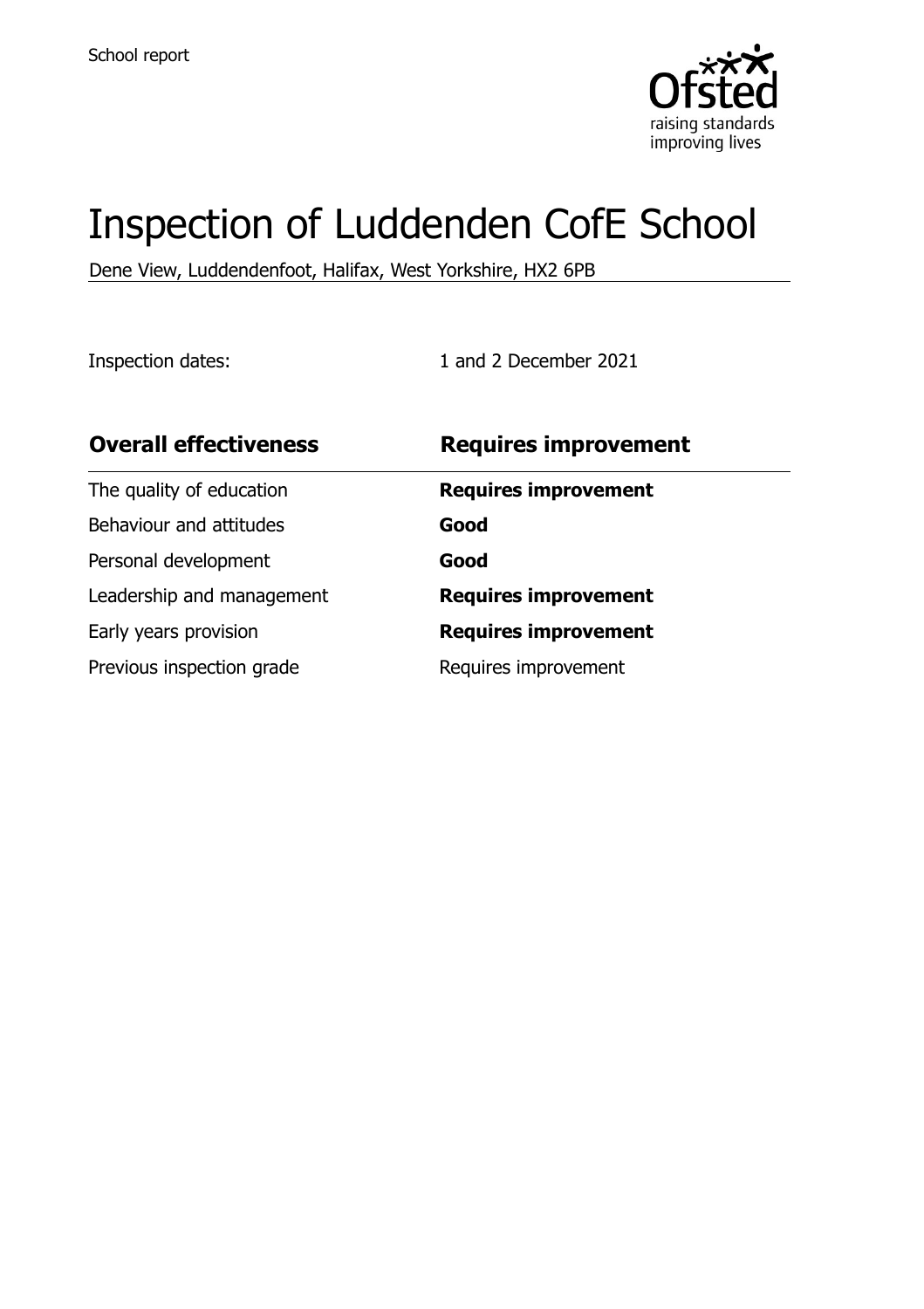

# **What is it like to attend this school?**

Since the previous inspection, leaders have brought about significant improvements across all aspects of school life. The headteacher is now supported by an effective senior leadership team.

Pupils enjoy learning at Luddenden Church of England School. They say that adults help them to learn and remember the important things in the curriculum. Leaders have high expectations of what pupils will achieve. Curriculum plans are well sequenced and constructed to build on what pupils have learned before. Pupils are proud of their achievements right across the curriculum.

Pupils' special educational needs and/or disabilities (SEND) are not always identified accurately enough. This means that some pupils do not get the support they need. In the early years, teachers do not consistently follow detailed curriculum plans. As a result, opportunities for learning are missed.

Behaviour has improved. The new behaviour policy, based on the school's Christian principles, is followed consistently. Behaviour around school is calm and sensible because adults have high expectations. Pupils play well together at breaktimes. Adults help them to play team games. Pupils and parents say there is sometimes bullying and disruptive behaviour. However, they are confident that leaders take swift action to sort it out.

Pupils enjoy taking responsibility. Some of them are anti-bullying ambassadors. The older pupils take care of the younger ones at playtimes and lunchtimes. The librarians set a good example by keeping the library neat and tidy.

#### **What does the school do well and what does it need to do better?**

Senior and subject leadership has been strengthened. As a result, the school is well placed to continue its journey of improvement. Governors receive detailed information from leaders. This helps them to have a good understanding of what the school needs to do to improve. Governors' usual visits to the school have not been possible, due to the pandemic. However, they have clear plans in place to check and follow up on the information they receive.

The quality of education has improved since the previous inspection. Subject leaders are now in place and are knowledgeable about the subjects they lead. Learning is broken down into small, well-sequenced steps. In art and design, pupils had drawn detailed designs and practised different joining and fixing stitches. They were rightly proud of the cushions they had made. However, the implementation of the leaders' curriculum plans is at an early stage. Pupils do not yet have the prior knowledge needed to support new learning well in all subjects.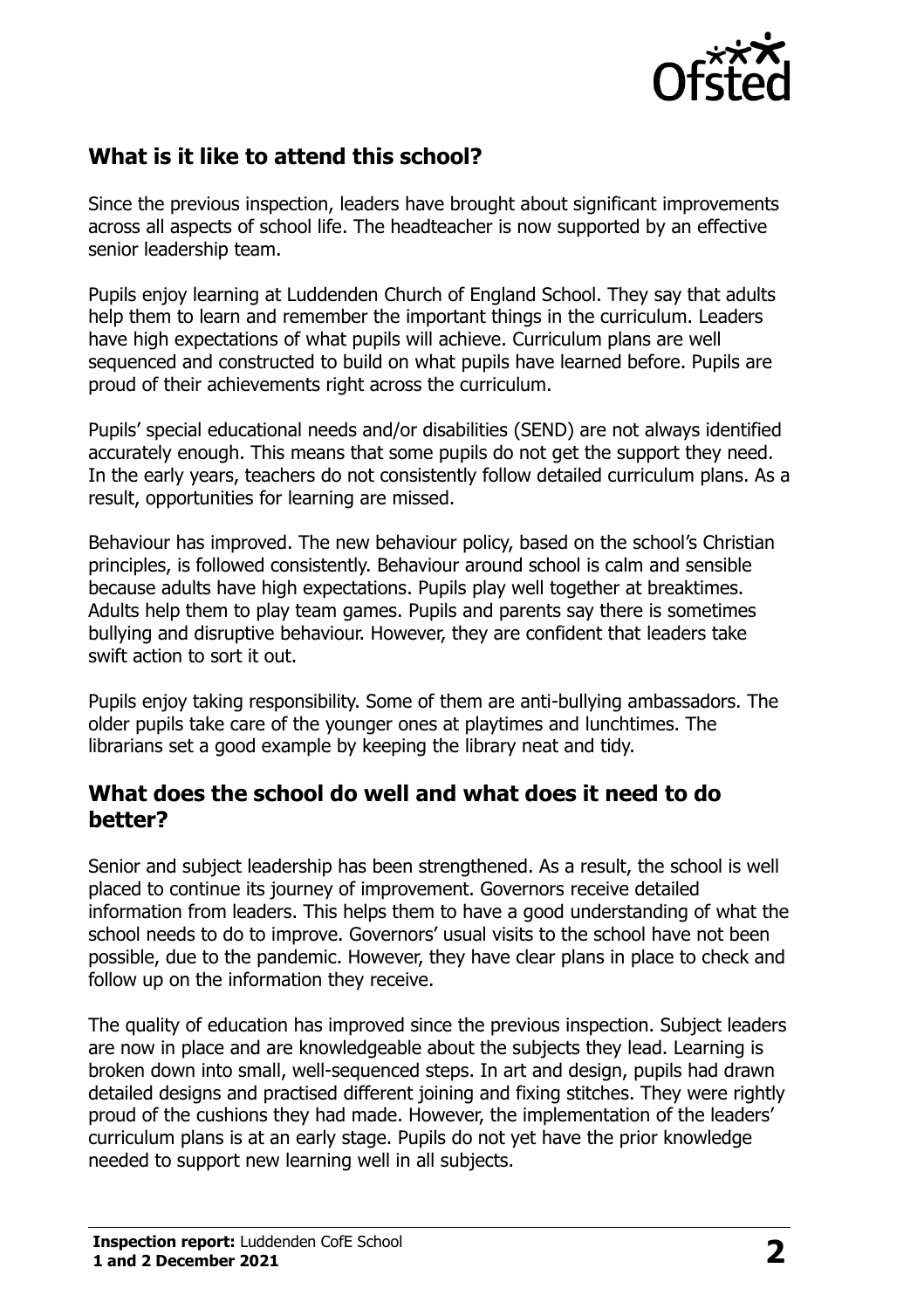

Leaders have made sure that reading is a high priority. They choose books carefully to enhance the wider curriculum. Teachers read to pupils for pleasure every day. Adults have received training in leaders' chosen phonics programme. They accurately model the sounds pupils need to learn. As a result, pupils use the sounds they know to read words that are new to them. Teachers use assessment well. They know when pupils need extra help to keep up with their reading. Teachers make sure that the books pupils read match the sounds they already know. This helps pupils to enjoy reading with confidence and fluency.

The curriculum for mathematics is suitably ambitious. All teachers have received recent and relevant training. Adults ensure that pupils revisit key knowledge to help them to remember what they have been taught. Pupils are able to use resources well to help with calculations, for example, in Year 5, when pupils were exploring factors of 10.

The support that pupils with SEND receive varies too much. Some are supported well and fully included in lessons and school life. Other pupils, such as those with social and emotional needs, are not identified quickly or accurately enough. Plans to support these pupils are not precise enough. As a result, these pupils do not get the help they need to succeed.

The curriculum for phonics and mathematics in the early years is implemented effectively. Children in Reception can read simple words using the sounds they have learned. Some children were learning about odd and even numbers using pairs of socks. The curriculum plans for areas of learning in the early years provide a framework to prepare children well for learning in Year 1 and beyond. However, teachers do not follow these plans consistently. They do not provide enough opportunities for children to explore, investigate and practise what they are learning.

Pupils care deeply about the environment. They say they walk or skate to school. Or, if they cannot do this, they 'park and stride'. The school provides a range of opportunities to extend pupils' experiences and for them to be active citizens. At the time of the inspection, the school choir was looking forward to singing by the Christmas tree in the town centre. Pupils learn about the significant achievements of many different role models. These include Paralympians, local and international artists, and people who may be different to them who perform a wide range of roles. This helps pupils to have a positive view of diversity.

## **Safeguarding**

The arrangements for safeguarding are effective.

Leaders make sure everyone receives the training they need to help keep pupils safe. They take swift and appropriate action to ensure the safety of vulnerable pupils. Leaders and staff remained vigilant during lockdown periods. They made regular and frequent contact with all families whose children were not in school.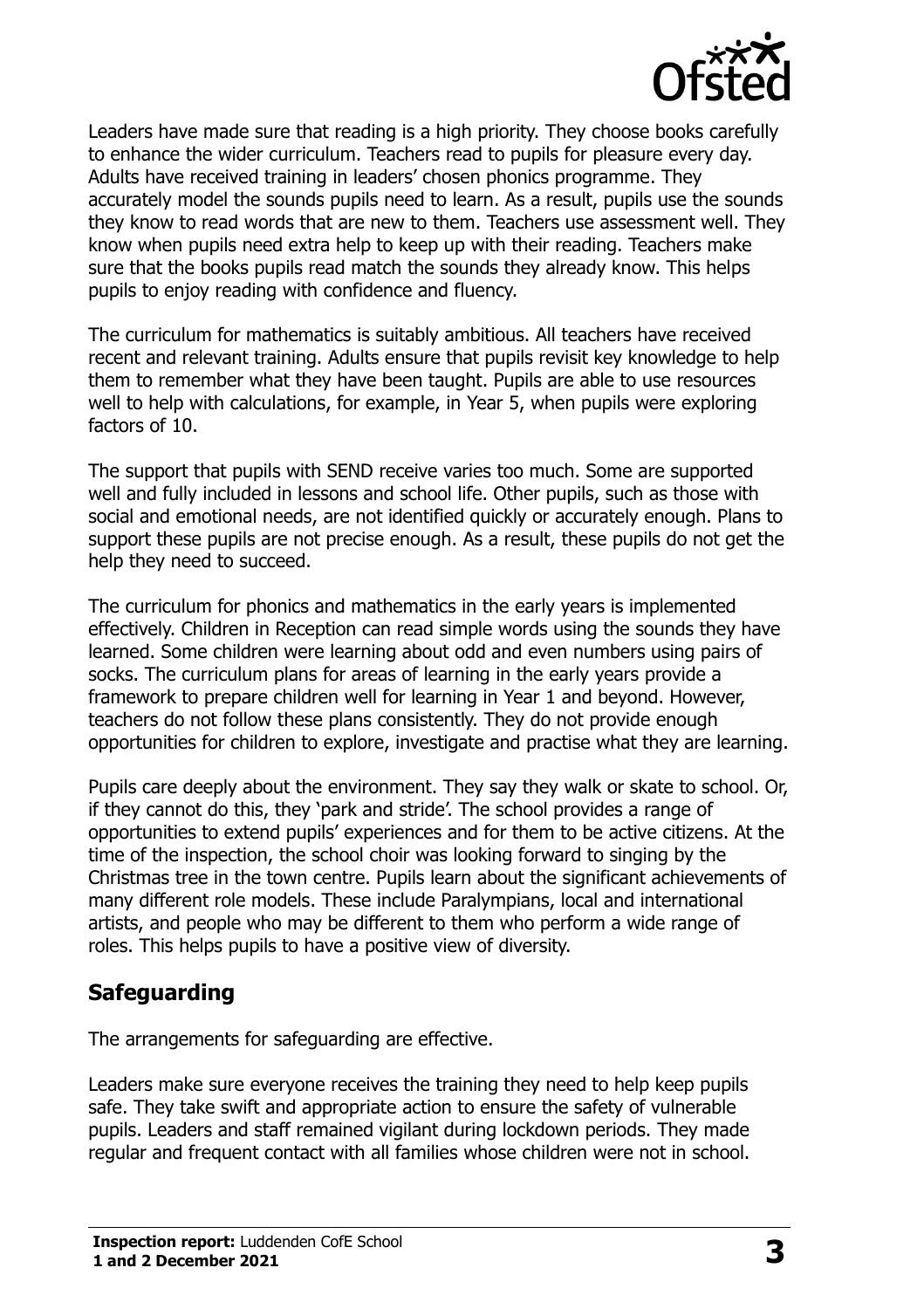

Pupils are taught how to keep themselves safe online and in the community. Some pupils explained confidently what to do if approached by a stranger online. They know never to reveal any personal information. Pupils in Year 5 and Year 6 have had workshops about county lines to help them to be aware of and avoid dangerous situations.

# **What does the school need to do to improve?**

#### **(Information for the school and appropriate authority)**

- The learning needs of some pupils with SEND are not identified accurately. This is particularly the case for pupils who have social and emotional needs. Leaders have focused on managing challenging behaviours rather than providing precise learning support to help these pupils to access the curriculum successfully. Leaders should ensure that they identify the needs of pupils with SEND accurately so that teaching meets their needs.
- Teachers and adults who work in the early years do not follow the detailed curriculum plans with consistency. As a result, resources are not used well enough to engage and interest children in exploring and following their own ideas and interests. Pupils are not being given the opportunities to practise what they have been taught. Leaders should now make sure that staff in the early years have the training and resources they need to help children to apply their learning independently.

## **How can I feed back my views?**

You can use [Ofsted Parent View](http://parentview.ofsted.gov.uk/) to give Ofsted your opinion on your child's school, or to find out what other parents and carers think. We use information from Ofsted Parent View when deciding which schools to inspect, when to inspect them and as part of their inspection.

The Department for Education has further quidance on how to complain about a school.

If you are the school and you are not happy with the inspection or the report, you can [complain to Ofsted.](http://www.gov.uk/complain-ofsted-report)

## **Further information**

You can search for [published performance information](http://www.compare-school-performance.service.gov.uk/) about the school.

In the report, '[disadvantaged pupils](http://www.gov.uk/guidance/pupil-premium-information-for-schools-and-alternative-provision-settings)' refers to those pupils who attract government pupil premium funding: pupils claiming free school meals at any point in the last six years and pupils in care or who left care through adoption or another formal route.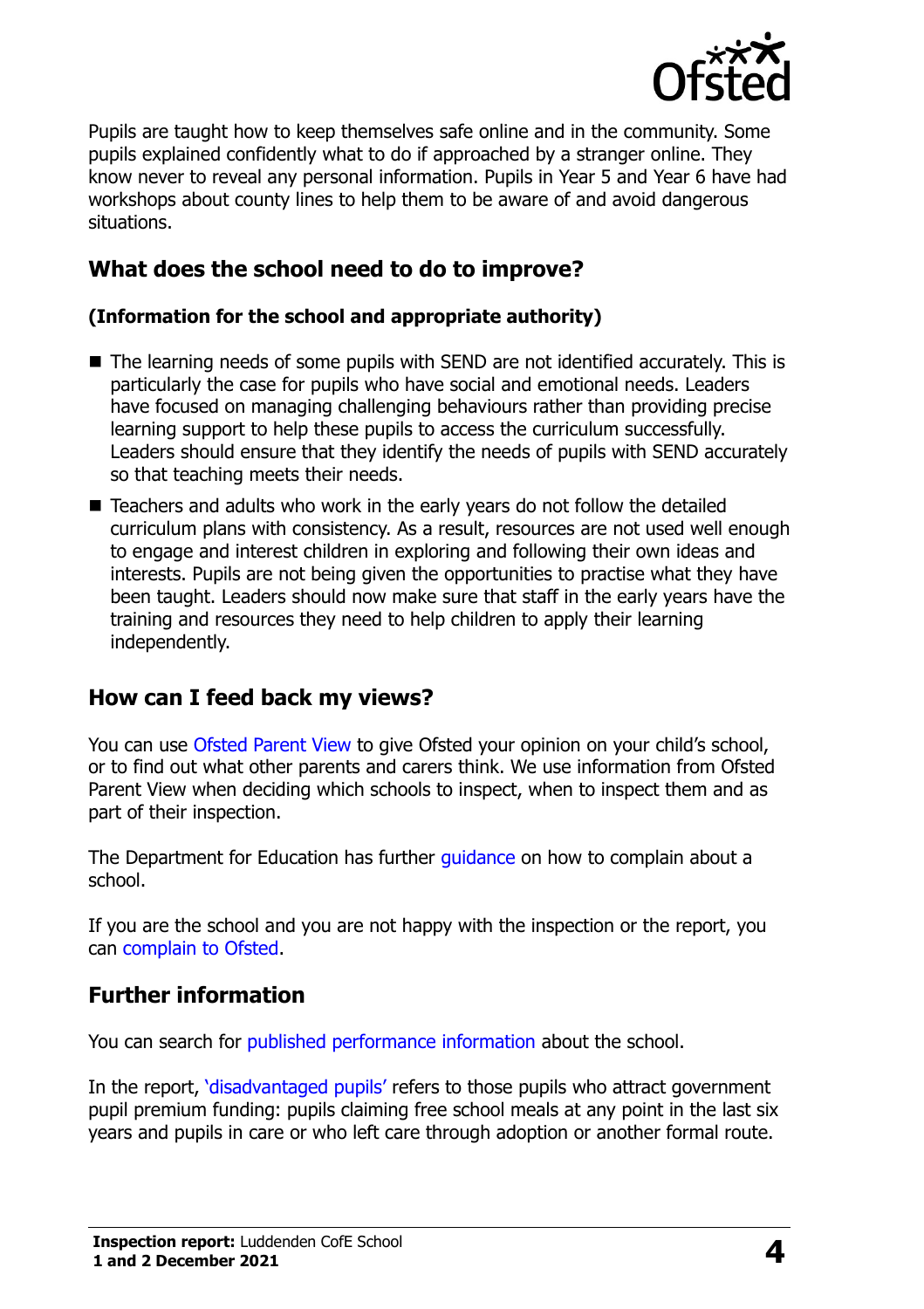

# **School details**

| Unique reference number             | 107541                                                             |
|-------------------------------------|--------------------------------------------------------------------|
| <b>Local authority</b>              | Calderdale                                                         |
| <b>Inspection number</b>            | 10200708                                                           |
| <b>Type of school</b>               | Primary                                                            |
| <b>School category</b>              | Voluntary controlled                                               |
| Age range of pupils                 | 3 to 11                                                            |
| <b>Gender of pupils</b>             | Mixed                                                              |
| Number of pupils on the school roll | 123                                                                |
| <b>Appropriate authority</b>        | The governing body                                                 |
| <b>Chair of governing body</b>      | <b>Anthony Berwick</b>                                             |
| <b>Headteacher</b>                  | Lisa Hoyle                                                         |
| Website                             | http://www.luddenden-<br>ce.calderdale.sch.uk                      |
| Date of previous inspection         | $24 - 25$ April 2018, under section 5 of<br>the Education Act 2005 |

# **Information about this school**

- This school is smaller than the average-sized primary school.
- $\blacksquare$  Most of the pupils are of White British heritage.
- The proportion of pupils known to be eligible for support funded by the pupil premium is above the national average.
- The proportion of pupils with SEND is above the national average. However, the proportion of pupils with a statement of special educational needs, or education, health and care plan is lower than the national average.
- $\blacksquare$  The school does not use any alternative provision.
- The school is voluntary controlled. The last section 48 inspection carried out by the diocese took place in October 2019.

# **Information about this inspection**

The inspectors carried out this inspection under section 5 of the Education Act 2005.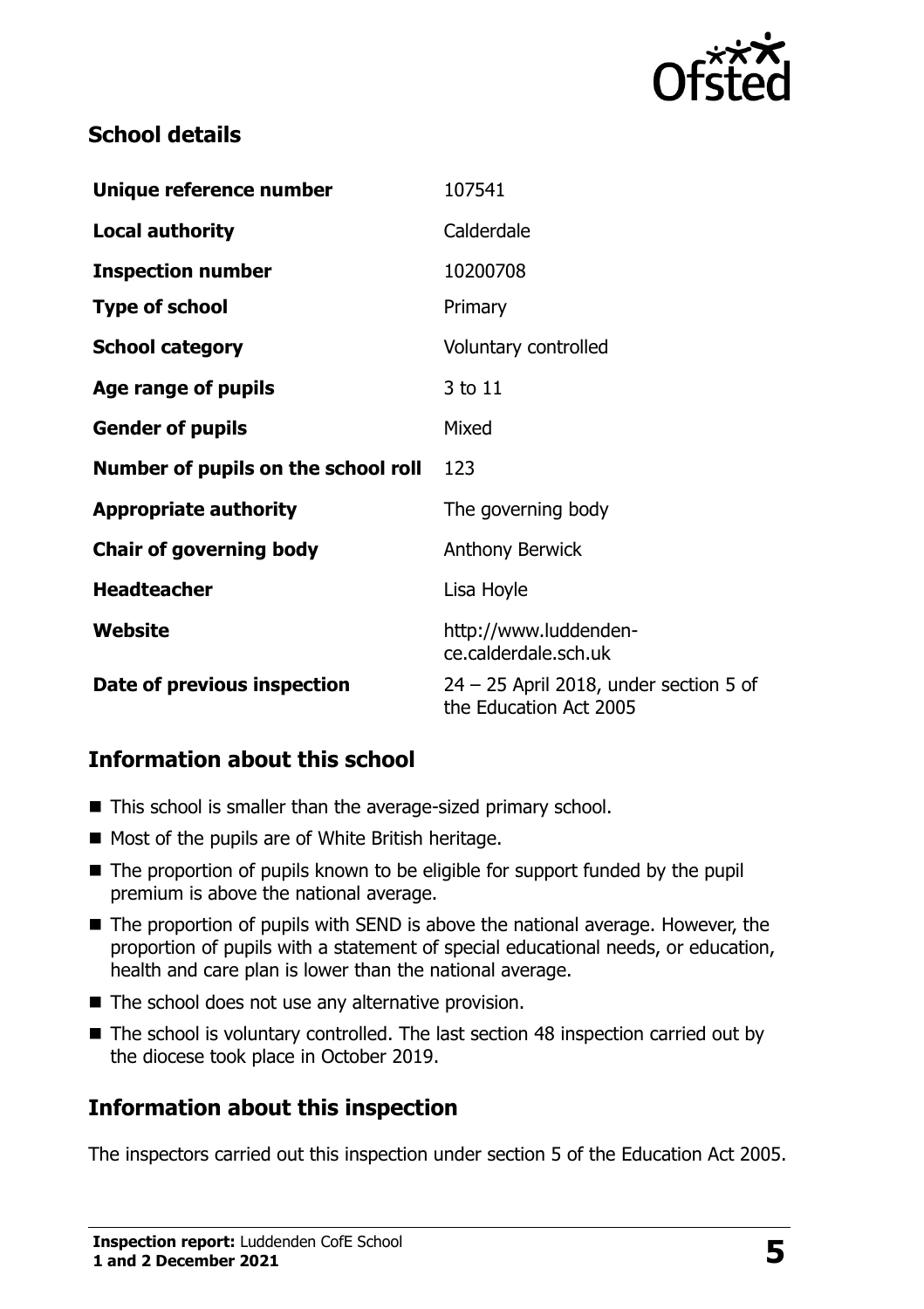

- Inspectors met with the headteacher, the acting deputy headteacher, the English leader, the mathematics leader, the special educational needs coordinator and the leaders of art and design and history.
- The lead inspector met with members of the governing body, including the chair of governors.
- The lead inspector spoke with representatives from the local authority and the Diocese of Leeds.
- Inspectors carried out deep dives in reading, mathematics, art and design and history. This involved meeting with senior leaders, subject leaders and teachers, looking at curriculum plans, visiting lessons, speaking to pupils about their learning and scrutinising pupils' work. An inspector also observed adults listening to pupils read.
- The arrangements for safeguarding were checked. This included checks on the single central record, staff training and safeguarding records. An inspector also talked to the designated safeguarding leader.
- An inspector discussed the school's records on attendance and behaviour with the headteacher.
- The lead inspector analysed the school's self-evaluation document and plans for improvement.
- **Inspectors talked informally with pupils in lessons and at breaktimes. They also** took account of the 45 responses to Ofsted's online pupil questionnaire.
- Inspectors took account of the 30 responses to Ofsted's survey, Ofsted Parent View.
- Inspectors met with staff and took account of the 15 responses to Ofsted's online survey.

#### **Inspection team**

Janet Keefe, lead inspector Ofsted Inspector

Jane Nolan **Disk and Separate Inspector** Controllering Ofsted Inspector